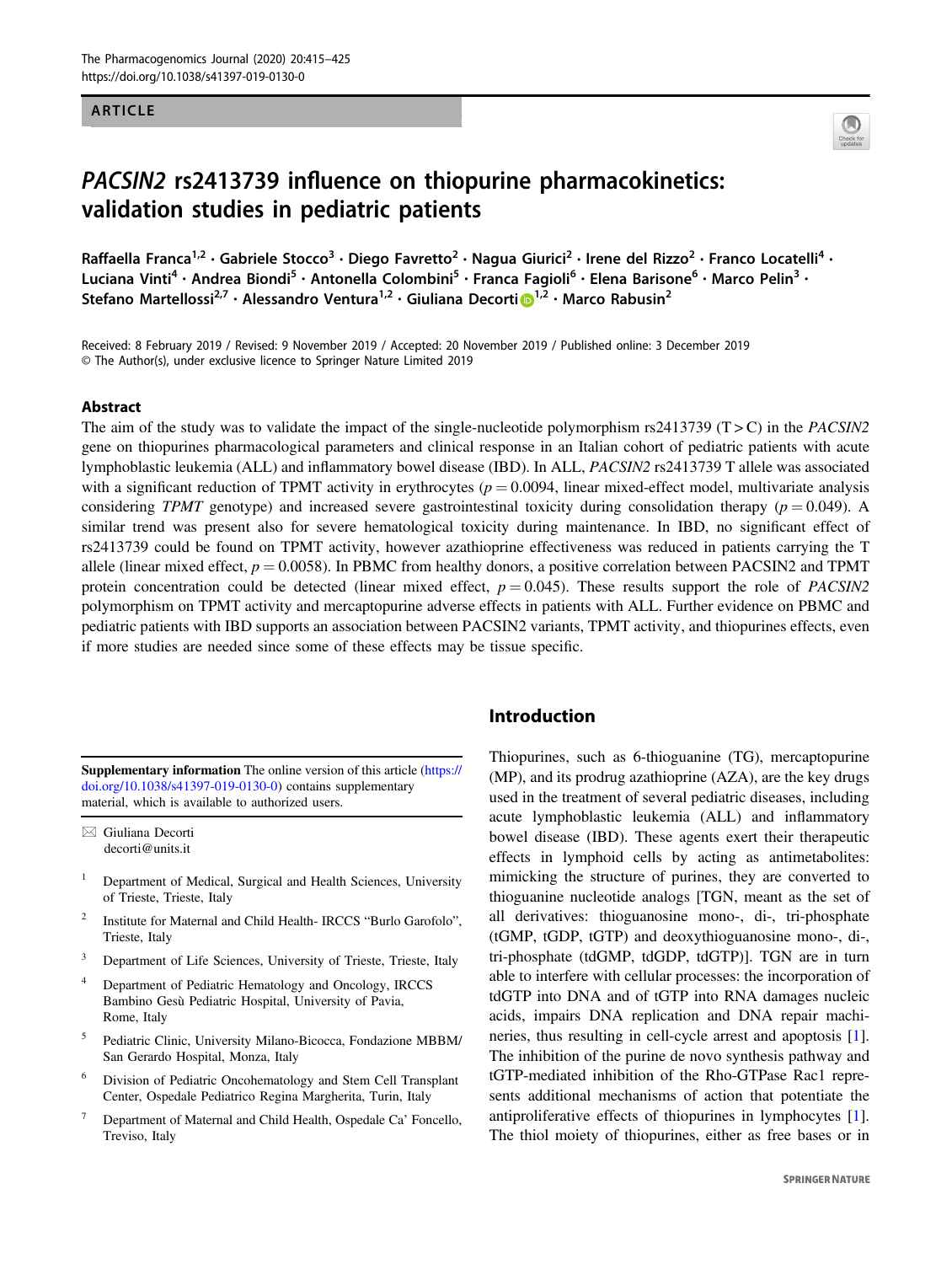nucleotide form, is substrate of thiopurine methyl transferase (TPMT; EC 2.1.1.67) and the generation of the Smethylated derivatives (MMPN) competes with TGN production. Changes in TPMT activity may affect TGN and MMPN levels, and may therefore account for the interindividual differences in therapeutic response or toxicities observed after thiopurine administration. Indeed, TGN levels above 235 pmol/8  $\times$  10<sup>8</sup> red blood cells (RBC) are required for the therapeutic effect in IBD patients [\[2](#page-9-0)]; however, higher concentration of TGN  $(>400 \text{ pmol}/8 \times 10^8$ RBC) can strongly suppress hematopoiesis, leading to severe hematological (HEM) complications (anemia, bleeding, leukopenia, and infections (INF)). In patients with ALL, some clinical protocols suggest MP dose reduction with TGN concentration above 1000 pmol/8  $\times$  10<sup>8</sup> RBC in order to avoid excessive toxicity [[3\]](#page-9-0). The role of MMPN is controversial: levels above  $5700$  pmol/8  $\times$  10<sup>8</sup> RBC have been associated with hepatotoxicity [[2,](#page-9-0) [4](#page-9-0)]; a contribution to the cytotoxic and immunosuppressive effects of thiopurines, through inhibition of de novo ATP and GTP synthesis, has been postulated for S-methyl-thioinosine monophosphate, a component of MMPN [[1\]](#page-9-0).

In Caucasians, ~90–95% of subjects have a normal/high TPMT methylating activity, whereas 5–10% show a reduced and ~0.5% a completely abolished enzymatic activity [\[5](#page-9-0)–[8](#page-9-0)]. A strong genotype–phenotype correlation explains the trimodal distribution of TPMT activity: three well-characterized nonsynonymous single-nucleotide polymorphisms (SNPs rs1142345, rs1800460 and rs1800462) in the TPMT gene account for more than 95% of TPMT deficiency, with 10% of the population being heterozygous for at least one of them and 0.3% carrying the homozygousvariant genotype responsible for complete protein loss and lack of function [[9\]](#page-9-0). TGN toxic levels are observed in TPMT-deficient patients treated with standard doses of thiopurines [\[10](#page-9-0)]. The US Food and Drug Administration and the European Medicines Agency recommend genotyping TPMT SNPs prior to thiopurine administration in order to optimize therapy, without affecting treatment efficacy [[11](#page-9-0)]. Guidelines for thiopurine dose adjustment based on TPMT genotype/phenotype have been published by several cooperative groups, including the Clinical Pharmacogenetics Implementation Consortium [[10,](#page-9-0) [12\]](#page-9-0), the Dutch Pharmacogenetic Working Group [\(https://www.knmp.nl/](https://www.knmp.nl/downloads/pharmacogenetic-recommendations-november-2018.pdf) [downloads/pharmacogenetic-recommendations-november-](https://www.knmp.nl/downloads/pharmacogenetic-recommendations-november-2018.pdf)[2018.pdf\)](https://www.knmp.nl/downloads/pharmacogenetic-recommendations-november-2018.pdf), and others [\[13](#page-9-0)].

In 2011, Stocco et al. identified PACSIN2 (Protein kinase C and casein kinase II interacting protein-2 or Syndapin 2) and its intronic SNP rs2413739 ( $T > C$ ) as the most important trans-acting gene and genetic variant influencing TPMT activity by gene expression and genome-wide analyses on a panel of 30 human HapMap cell lines trios [[14\]](#page-9-0). In ALL patients enrolled in the Total 13B/15 protocols at St. Jude Children's Research Hospital (SJCRH, Memphis, TN), the PACSIN2 rs2413739 TT genotype was associated with lower TPMT activity during maintenance therapy and with an increased incidence of grade III–IV gastrointestinal (GI) toxicities during the consolidation phase. This latter result was also validated in the independent ALL cohort of children enrolled in the AIEOP-BFM (Associazione Italiana Ematologia Oncologia Pediatrica–Berlin–Frankfurt-Münster) ALL 2000 protocol [[14](#page-9-0)]. Human PACSIN2 encodes for a ubiquitously expressed protein containing an F-BAR-domain at its N-terminus and an Src homology-3 (SH3)-domain at the C-terminus. F-BAR proteins are the most important regulators of membrane curvature and activate distinct signaling pathways by specific domain-binding partners [[15,](#page-9-0) [16](#page-9-0)]. In particular, PACSIN2 is involved in vesicle trafficking [\[16\]](#page-9-0), in regulating the formation and scission of caveolae [[17](#page-9-0), [18\]](#page-9-0), and in promoting microtubule assembly [\[16,](#page-9-0) [19](#page-9-0)]. Interestingly, PACSIN2 SH3 domain directly interacts with Rac1, a molecular therapeutic target of thiopurines as demonstrated by in vitro studies and in adult IBD patients. [\[16,](#page-9-0) [20](#page-9-0)–[22](#page-9-0)] These data provide the rationale for considering PACSIN2 as a potential biomarker of thiopurine effectiveness and toxicities.

The present study was aimed to characterize more deeply the impact of PACSIN2 SNP rs2413739 on thiopurine pharmacokinetic and pharmacodynamic parameters in children, either ALL patients treated with the AIEOP-BFM 2009 protocol or IBD patients undergoing AZA therapy. Moreover, the role of this polymorphism on TPMT and PACSIN2 protein concentration was evaluated for the first time to authors' knowledge in an exploratory way in adult healthy donors.

# Methods

# Study design and populations

MP pharmacological parameters were measured in two independent pediatric patients' cohorts. The first consisted of 280 patients that were newly diagnosed with Philadelphia chromosome-negative ALL at the Hemato-oncological Units of the Pediatric Hospitals IRCCS "Burlo Garofolo" in Trieste ( $n = 46$ , 16.4%), "Regina Margherita" in Turin  $(n = 75, 26.8\%)$ , "Centro Maria Letizia Verga" in Monza  $(n = 86, 31.0\%)$ , and "Bambino Gesù" in Rome  $(n = 73,$ 26.1%). Patients (median (interquartile range, IQ) age: 4.8 (3.0–9.2) years; male: 54.9%) were treated according to the AIEOP-BFM ALL 2009 protocol ([ClinicalTrials.gov](http://ClinicalTrials.gov) identifier: NCT01117441, <http://clinicaltrials.gov>). Biological materials were sent at 4 °C to the Department of Life Sciences of the University of Trieste and processed within 24 h since shipment. Bone marrow aspirates were collected at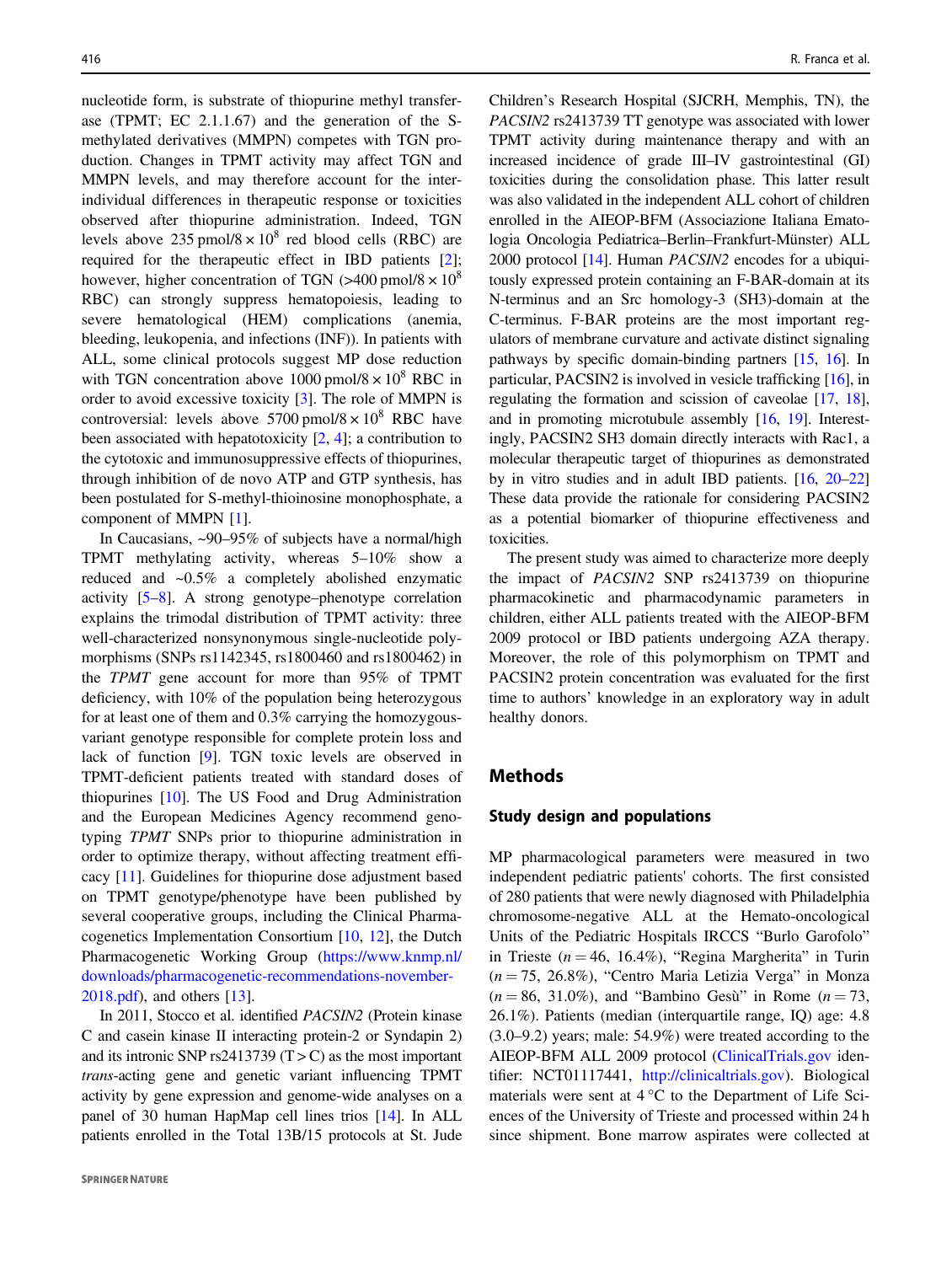diagnosis and processed for pharmacodynamic analysis. For pharmacokinetic analysis, peripheral blood samples were collected in EDTA during the consolidation phase, which consisted of daily MP  $(25 \text{ mg/m}^2 \text{ per } os)$  and biweekly high-dose methotrexate (MTX, 5 g/m<sup>2</sup>/dose i.v.), just before the fourth and last biweekly infusion. During the maintenance phase with daily MP (50 mg/m<sup>2</sup> per os) and weekly low-dose MTX (20 mg/m<sup>2</sup> per os), blood samples were planned to be collected at the scheduled visits on the 3rd, 9th and 15th month.

The second cohort consisted of 119 patients affected by IBD (median age (IQ): 15.1 (12.3–16.9) years; male: 52.1%) enrolled at the Gastroenterology Unit of the IRCCS "Burlo Garofolo" in Trieste, Italy. Sixty-seven of these patients (56.3%) were affected by Crohn's disease (CD), fifty-one  $(42.9\%)$  by ulcerative colitis (UC), and one  $(0.8\%)$ by indeterminate colitis. IBD patients had been treated with daily weight-based AZA therapy for at least 3 months before enrollment (median dose (IQ): 2.0 (1.7–2.3) mg/kg/ die per os; median treatment length (IQ): 493.5 (231.5–897.5) days). Peripheral blood samples, anticoagulated with EDTA and immediately added with 1 mg of the antioxidant dithiothreitol (DTT, Sigma-Aldrich, Milan, Italy) to preserve the free thiol moiety of thiopurines, were collected at scheduled control visits and used for pharmacogenetic and pharmacokinetic analysis. These blood samples were also sent at 4 °C to the University of Trieste and processed within 24 h. An overview of the study design, highlighting samples collected and pharmacological analyses performed in both cohorts, is given in Supplementary Fig. 1.

Buffy coats of 20 healthy blood donors (median age (IQ): 47 (35.8–57) years; male: 70%) were provided by the Department of Transfusion Medicine, Azienda Ospedaliera Universitaria of Trieste (Italy). Blood was obtained by venepuncture and immediately processed. A total of 4 ml of each buffy coat was used for the isolation of peripheral blood mononuclear cells (PBMC) and for DNA extraction and genotyping as well as for preparing protein lysates for western blot.

The clinical studies were approved by the local ethical committees and appropriate informed consent was obtained from patients/donors and/or their parents or guardians.

## DNA extraction and pharmacogenetic analysis

Total genomic DNA was isolated from patient peripheral blood and healthy donor buffy coats using a commercial kit (Sigma-Aldrich, Milan, Italy) according to the manufacturer's protocol. TaqMan® SNP genotyping assays (Applied Biosystems, USA) were used to characterize the SNPs of interest (TPMT rs1142345, rs1800460 and rs1800462 and PACSIN2 rs2413739, Table [1](#page-3-0)). Samples' genotyping was repeated twice.

## Pharmacokinetic analysis

### Measurement of thiopurine metabolites in patients' RBC

Thiopurine metabolites were quantified using a previously described method [\[23](#page-9-0)] and results were expressed as pmol/  $8 \times 10^8$  RBC. A brief description of the method is reported in Supplementary Material.

#### TPMT activity in patients' RBC

TPMT activity was measured as previously described [[24\]](#page-9-0), and results were expressed as nmoles of methyl-mercaptopurine produced in 1 h per  $10^6$  RBC (nmol 6-MMP/h/1  $\times$  $10<sup>6</sup>$  RBC). A brief description of the method is reported in Supplementary Material.

# Pharmacodynamic analysis: blasts in vitro sensitivity to thiopurines

The in vitro effect of thiopurines on ALL blasts was evaluated using the 3-(4,5-dimethylthiazol-2-yl)-2,5-diphenyltetrazolium bromide-based viability assay, as previously described [\[25\]](#page-9-0). Nonlinear regression of dose–response data was performed computing  $IC_{50}$ , the drug concentration required to reduce viability to 50%.  $I_{\text{max}}$  was also calculated from the dose–response curve and defined as the percentage of cell death achieved with the highest drug concentration tested  $(3.0 \times 10^{-4} \text{ M}$  for TG and  $3.0 \times 10^{-3} \text{ M}$  for MP). A brief description of the method is reported in Supplementary Material.

# PBMC isolation and western blotting

PBMC were collected by density gradient centrifugation and western blotting analysis was performed as described in the Supplementary Material.

#### Clinical response

Clinical data were collected by pediatricians blinded to results of pharmacological analysis and according to routine clinical practice. For ALL patients, episodes of INF, GI, pancreatic/ hepatic (PAN/HEP), renal (REN), cardiologic (CARDIO), neurological (NEU), and HEM toxicity during consolidation and maintenance phases were graded referring to a simplified version of the National Cancer Institute-Common Terminology Criteria scales (Supplementary Table S1). Clinical data were available only for a small subset of ALL patients (81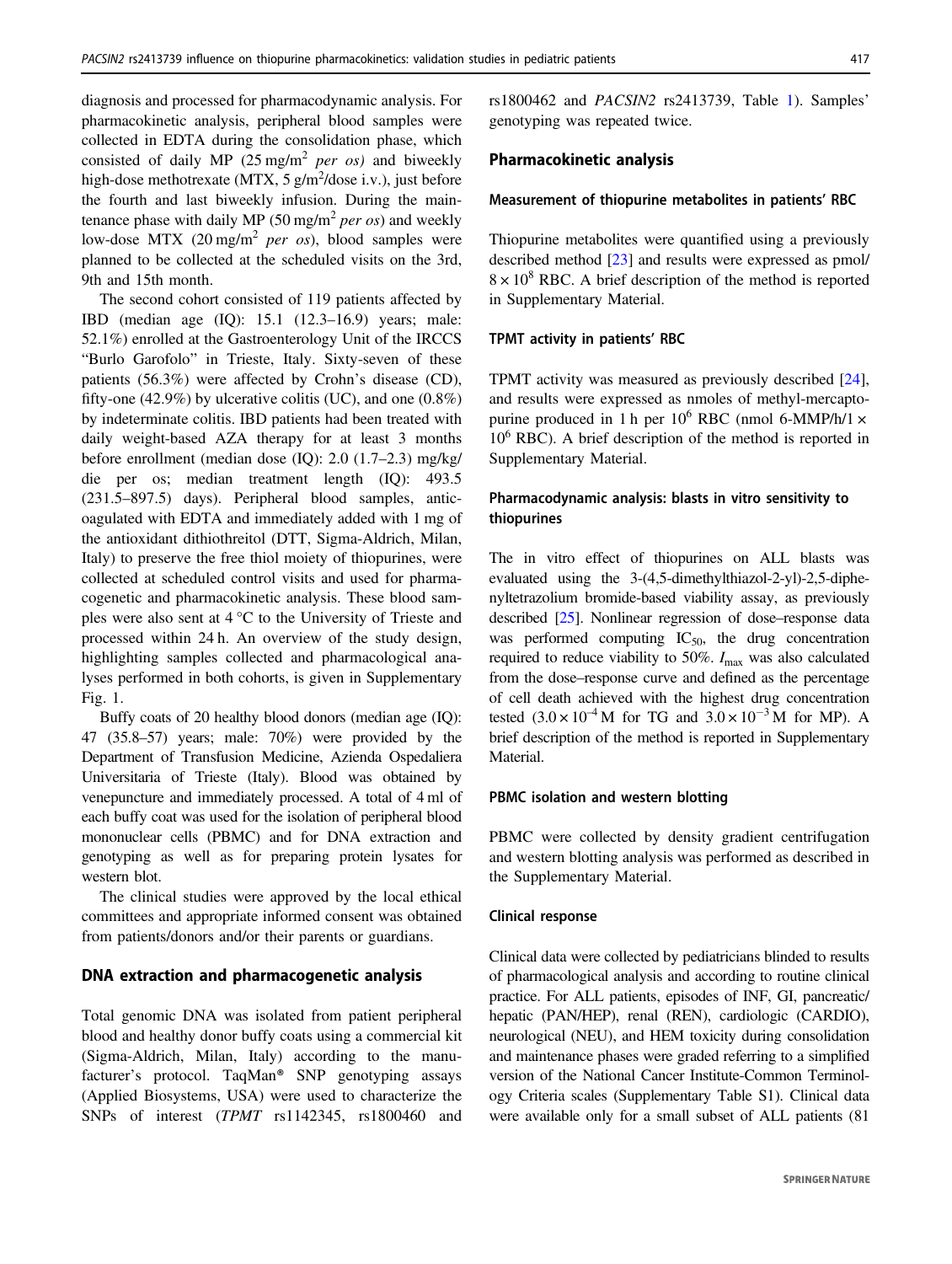<span id="page-3-0"></span>

| Gene | SNP                | Position                                                                                                                                                                                                                                                                               |               | $BD \text{ colort} (N^{\circ} = 119)$               |                                       |        |                           |     | ALL cohort $(N^{\circ} = 297)$    |           |                      |      |         |
|------|--------------------|----------------------------------------------------------------------------------------------------------------------------------------------------------------------------------------------------------------------------------------------------------------------------------------|---------------|-----------------------------------------------------|---------------------------------------|--------|---------------------------|-----|-----------------------------------|-----------|----------------------|------|---------|
|      |                    |                                                                                                                                                                                                                                                                                        |               | N° wt (%) $\ln z$ (%) $\text{mut}$ (%) $\text{HWE}$ |                                       |        |                           |     | $N^{\circ}$ wt $(\%)$ hz $(\%)$   |           | mut (%) HWE p value* |      |         |
| TPMT |                    | rs1142345 (TPMT*3C) Exon 10 A719G, Tyr240Cys 112 107 (95.5) 5 (4.5)                                                                                                                                                                                                                    |               |                                                     |                                       | (0.0)  | 0.81                      |     | $194$ $184$ $(94.8)$ $10$ $(5.2)$ |           | $(0.0)$ 0.14         |      | $-1.00$ |
| TPMT |                    | rs1800460 (TPMT*3B) Exon 7 G460A, Ala154Thr                                                                                                                                                                                                                                            |               | 112 107 (95.5)                                      | 5(4.5)                                | $0.00$ | 0.81                      | 210 | 200 (95.2)                        | 10(4.8)   | 0(0.0)               | 0.72 | 1.00    |
| TPMT | rs1800462 (TPMT*2) | Exon 5 G238C, Ala80Pro                                                                                                                                                                                                                                                                 | $\frac{1}{2}$ | 119 (100)                                           | 0(0.0)                                | (0.0)  | $\mathop{\rm S}\nolimits$ | 200 | 200 (100)                         | (0.0)     | (0.0) 0              | Ź    | Ź       |
|      | PACSIN2 rs2413739  | Intron $(T > C)$                                                                                                                                                                                                                                                                       | 89            |                                                     | $27(30.3)$ $37(41.6)$ $25(28.1)$ 0.14 |        |                           |     | $212$ $72$ $(34)$                 | 94 (44.3) | 46 (21.7) 0.18       |      | 0.50    |
|      |                    | ALL acute lymphoblastic leukemia, HWE Hardy-Weinberg equilibrium, hz heterozygote, IBD inflammatory bowel disease, mut mutated, N° number, NA not assessed, wt wild type<br>*p value calculated according to Fisher's test comparing genotyping frequencies in the IBD and ALL cohorts |               |                                                     |                                       |        |                           |     |                                   |           |                      |      |         |

Table 1 Candidate SNPs and genotype distribution in pediatric patient cohorts

Candidate SNPs and genotype distribution in pediatric patient cohorts

children in consolidation and 47 in maintenance), being still under collection for the others.

Clinical efficacy was assessed in patients with IBD, using Pediatric Crohn 's Disease Activity Index (PCDAI) and Pediatric Ulcerative Colitis Activity Index (PUCAI) for CD and UC patients, respectively, at the time of blood sample collection for the metabolites ' measurement [\[26](#page-9-0) , [27\]](#page-9-0). Disease was considered inactive if indexes were lower than 10 at the time of sample collection.

# Statistical analysis

Statistical analyses were performed using the software R (version 3.4.2).

The association between pharmacological parameters (pharmacokinetic and pharmacodynamic, dependent variable) and pharmacogenomic variables (independent variables) was examined using linear mixed-effect models of the Gaussian family. The effect of gender and age covariates was also examined. In patients with IBD, to study disease activity, linear mixed-effect models of the binomial family were used, considering disease activity as the dependent variable and the pharmacogenomic variables as the independent variables. The mixed effects models were built using the phenotype of interest as the dependent variable, each covariate as the fixed effect and the patients as the random effect in the model. In pharmacokinetic analysis, TGN levels below 50 pmol/8  $\times$  10<sup>8</sup> RBC were excluded. In patients with ALL, toxicities were separately considered: each was dichotomized as severe (grade III/IV) versus nonsevere (grade I/II or absent), without discriminating among speci fic adverse episodes. Logistic regression model was used to assess the effect of genotypes on the onset of severe toxicity. All pharmacogenomic analyses evaluated an additive effect of the genotype on the phenotype of interest. For the study on healthy donor blood samples, the association between TPMT, PACSIN2 protein concentration, PACSIN2 polymorphism was evaluated by mixed-effect linear models. Since our study is a validation study focused on few comparisons, the standard signi ficance threshold of  $0.05$  was applied to  $p$  values and no multiple testing adjustment was performed [\[28](#page-9-0)]. Normality of the phenotype was tested by the Shapiro test and appropriate transformation was applied if needed, in order to adjust the normality of the distribution.

# Results

# PACSIN2 and TPMT genotype distribution in patients ' cohorts

Three SNPs in the TPMT gene (rs1142345, rs1800460, and rs1800462) and one in PACSIN2 (rs2413739) were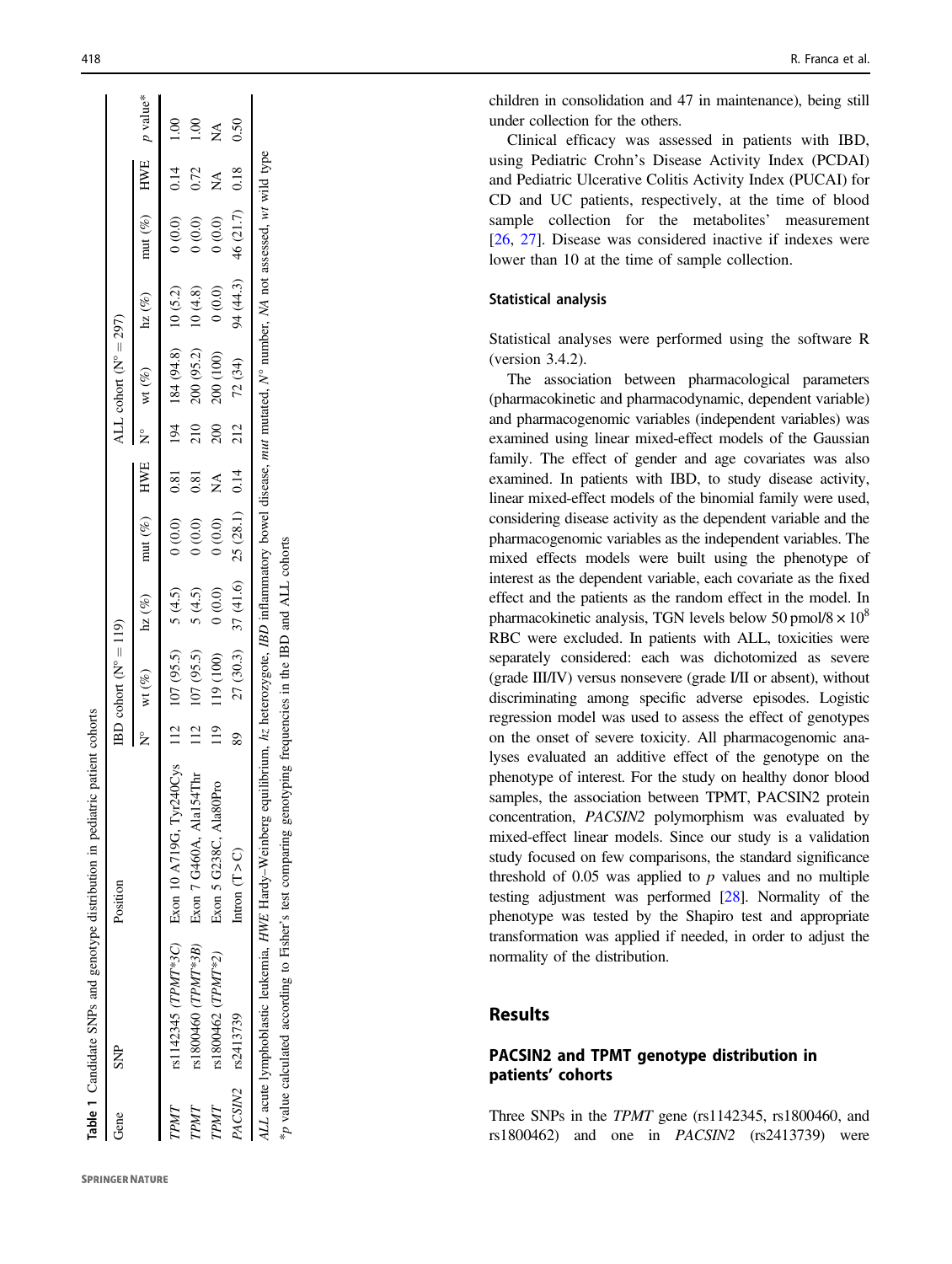

Fig. 1 Correlation between TPMT enzymatic activity and TPMT rs1142345 and PACSIN2 rs2413739 genotypes in a subgroup of (a) IBD patients and (b) ALL patients. Blood samples of ALL patients were collected during maintenance. Each point represents the median

genotyped in ALL and IBD in pediatric patients: results are shown in Table [1.](#page-3-0) The two cohorts were similar in TPMT genotype distribution, with  $-5\%$  of patients carrying the lowactivity TPMT alleles in both populations, as expected from previously published data in Caucasians and in ALL Italian children [\[8](#page-9-0), [12](#page-9-0)]. Patients with a variant TPMT allele were all heterozygous TPMT\*3A (haplotype rs1142345 and rs1800460), with the exception of one heterozygous TPMT\*3C (rs1142345) ALL patient: none of them carried the TPMT\*2 (rs1800462) allele and none was homozygote for the variant alleles. Similarly, no significant difference in PAC-SIN2 SNP rs2413739 genotype distribution was observed between ALL and IBD children, with ~40% of them carrying the TC genotype and ~30% being TT, as expected for Caucasian [[14](#page-9-0)]. Genotype frequencies were in Hardy–Weinberg equilibrium (HWE,  $p > 0.05$ ) in both cohorts.

# PACSIN2 rs2413739 and thiopurine pharmacokinetics

# TPMT enzymatic activity

The influence of demographic characteristics on TPMT enzymatic activity was evaluated in pediatric patients undergoing a long-term, thiopurine-based therapy. Interestingly, the enzymatic function was significantly higher in ALL patients compared with IBD patients ( $p = 0.032$ , linear mixed-effect model). In both cohorts, TPMT activity was not influenced by age and gender (Supplementary Table S2).

For the genetic analysis, TPMT genotype was available for all patients with at least one measurement of TPMT enzymatic activity, while PACSIN2 genotype was



value for the variable considered for each patient. p values were calculated by the linear mixed-effect model,  $\dot{p} = 0.0094$  for *PACSIN2* rs2413739 according to the multivariate analysis including TPMT genotypes

available for 23 IBD and 89 ALL patients, respectively (Fig. 1). In IBD, no significant difference in TPMT activity was observed among the PACSIN2 rs2413739 TT (six patients,  $26.1\%$ ), TC (eight,  $34.8\%$ ), and CC (nine, 39.1%) subjects ( $p = 0.73$ , linear mixed-effect model, Fig. 1a); these children were all TPMT wild type. In ALL, univariate analysis demonstrated that TPMT activity was significantly reduced in TPMT heterozygotes (rs1142345) and rs1800460, linear mixed-effect model,  $p < 10^{-4}$ ) and in the presence of the PACSIN2 rs2413739 T allele (linear mixed-effect model,  $p = 0.0013$ ). Genotype effects remained statistically significant after multivariate analysis considering both genes (TPMT rs1142345,  $p = 10^{-4}$ ; *PACSIN2* rs2413739,  $p = 0.0094$ , Fig. 1b, *TPMT* genotype explaining 16,7% of variability in the TPMT activity and PACSIN2 genotype 9.6%). Interestingly, PACSIN2 genotype effect was particularly evident within TPMT heterozygotes (linear mixed-effect model,  $p = 0.040$ ) in comparison with TPMT wild type patients (linear mixedeffect model,  $p = 0.044$ ).

# Thiopurine metabolites

Table [2](#page-5-0) summarizes the TGN and MMPN levels in the two pediatric cohorts. In ALL patients, a direct correlation was found between age and metabolites: TGN were significantly higher in adolescent in comparison with younger patients in maintenance. Statistical significance was not reached for MMPN; however, a tendency towards higher MMPN concentration in teenagers was observed in maintenance. Metabolites did not differ between male and female patients in either cohort (Table [2](#page-5-0)).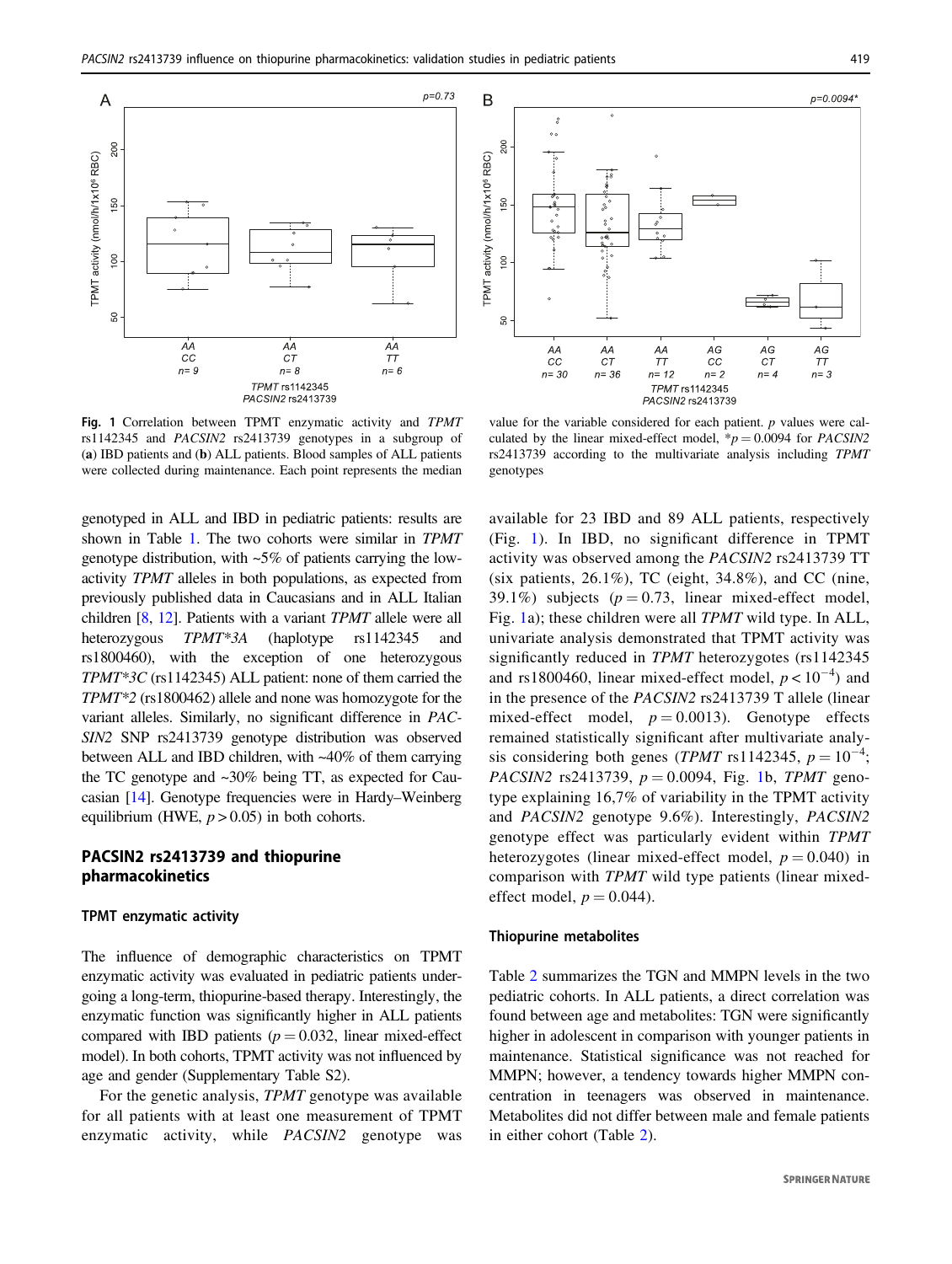<span id="page-5-0"></span>Table 2 Thiopurine metabolites in patients' RBC and association with demographic characteristics

|                                                | <b>IBD</b> cohort          |                        | ALL cohort                 |                              |                               |                                  |
|------------------------------------------------|----------------------------|------------------------|----------------------------|------------------------------|-------------------------------|----------------------------------|
|                                                |                            |                        | Consolidation              |                              | Maintenance*                  |                                  |
| $N^{\circ}$ patients                           | 119                        |                        | 134                        |                              | 144                           |                                  |
| $N^{\circ}$ blood<br>samples                   | 280                        |                        | 134                        |                              | 249                           |                                  |
| Metabolites                                    | <b>TGN</b>                 | <b>MMPN</b>            | <b>TGN</b>                 | <b>MMPN</b>                  | <b>TGN</b>                    | <b>MMPN</b>                      |
| Median $(IQ)$<br>$pmol/8 \times$<br>$10^8$ RBC | 347.5<br>$(231.8 - 498.5)$ | 1072<br>$(448 - 2243)$ | 242.9<br>$(156.6 - 417.4)$ | 1168.2<br>$(540.5 - 2406.2)$ | 351.44<br>$(243.48 - 574.55)$ | 4228.58<br>$(1568.26 - 7957.79)$ |
| Age $(p$ value)                                | 0.39                       | 0.17                   | 0.15                       | 0.93                         | 0.03                          | 0.09                             |
| Gender $(p$ value)                             | 0.41                       | 0.92                   | 0.21                       | 0.83                         | 0.26                          | 0.38                             |
| TPMT variants<br>$(p$ value)                   | $3.9 \times 10^{-3}$       | $1.1 \times 10^{-3}$   | $10^{-4}$                  | 0.05                         | $< 10^{-4}$                   | $3 \times 10^{-4}$               |
| PACSIN2<br>rs2413739<br>$(p$ value)            | 0.40                       | 0.76                   | 0.37                       | 0.35                         | 0.58                          | 0.61                             |

ALL acute lymphoblastic leukemia, IBD inflammatory bowel disease, IO interquartile range, MMPN methylmercaptopurine nucleotides, RBC red blood cells, TGN thioguanine nucleotides

\*Multiple measurements over time (3rd, 9th, and 15th months) were reported for 74 patients ( $n = 3$ , 28 patients;  $n = 2$ , 46 patients): in these patients, the mean values of TGN and MMPN were considered

Among ALL patients, the presence of a TPMT lowactivity allele increased the concentration of TGN (linear mixed-effect model,  $p < 10^{-4}$ ) and decreased that of MMPN (linear mixed-effect model,  $p = 0.0003$ ) in patients' RBC during the maintenance phase (thiopurine metabolites measured in 232 blood samples of 131 children). By contrast, PACSIN2 rs2413739 did not affect metabolites levels (239 blood samples of 137 children analyzed). Similar results were observed in samples obtained during the consolidation phase (increased TGN (linear mixed-effect model,  $p = 10^{-4}$ ) and decreased MMPN concentrations (linear mixed-effect model,  $p = 0.047$ ) for TPMT heterozygotes, no genetic effect of PACSIN2 rs2413739, thiopurine metabolites measured in 113 children).

Among IBD patients, TPMT genotype was known for 112 children with thiopurine metabolites measured in 273 blood samples, and PACSIN2 genotype for 84 children with thiopurine metabolites measured in 209 blood samples. Heterozygous TPMT\*3A patients showed an increased value of TGN (linear mixed-effect model,  $p = 0.0039$ ) and a significant reduction in MMPN (linear mixed-effect model,  $p = 0.0011$ ) with respect to wild type TPMT subjects; PACSIN2 rs2413739 did not affect TGN and MMPN levels.

# PACSIN2 rs2413739 and ALL patients' thiopurine pharmacodynamics

The pharmacodynamic assay with TG and MP was performed on blasts isolated from bone marrow aspirates of 39 and 31 ALL patients, respectively (Supplementary

Material). Patients age did not affect blasts in vitro sensitivity, whereas a gender effect was observed for MP: females showed a higher resistance to MP in comparison with males (linear model,  $p = 0.033$ ). All patients were wild type for TPMT. The correlation between thiopurine in vitro sensitivity and PACSIN2 rs2413739 polymorphism was also investigated but no difference according to genotype was found.

# PACSIN2 rs2413739 and clinical response

Out of 212 ALL patients with known PACSIN2 rs2413739 genotype, toxicities data were available for 81 children in consolidation and 47 in maintenance. During consolidation, the incidence of severe (grade  $\geq$  3) adverse effects were: HEM 48.1%, GI 9.9%, INF 4.9%, PAN/HEP 3.7%, REN 1.2%, CARDIO 0%, NEU 0%; during maintenance, the incidence was: HEM 65.9%, PAN/HEP 19.1%, INF 14.9%, GI 8.5%, CARDIO 2.1 %, REN 0%, NEU 0%. Borderline significance emerged for PACSIN2 SNP rs2413739 and GI during consolidation, with an increased risk of adverse effect in TT carriers (linear mixed effects  $p = 0.04947$ , Table [3](#page-6-0)), and a similar trend was observed also for HEM toxicity during maintenance ( $p = 0.0998$ ).

All IBD patients had been treated continuously with daily weight-based oral AZA therapy for at least 3 months before enrollment (median dose (interquartile range, IQ): 2.0 (1.7–2.3) mg/kg/die; median (IQ) treatment length: 493.5 (231.5–897.5) days). Clinical response to AZA therapy was evaluated in 78 patients (180 samples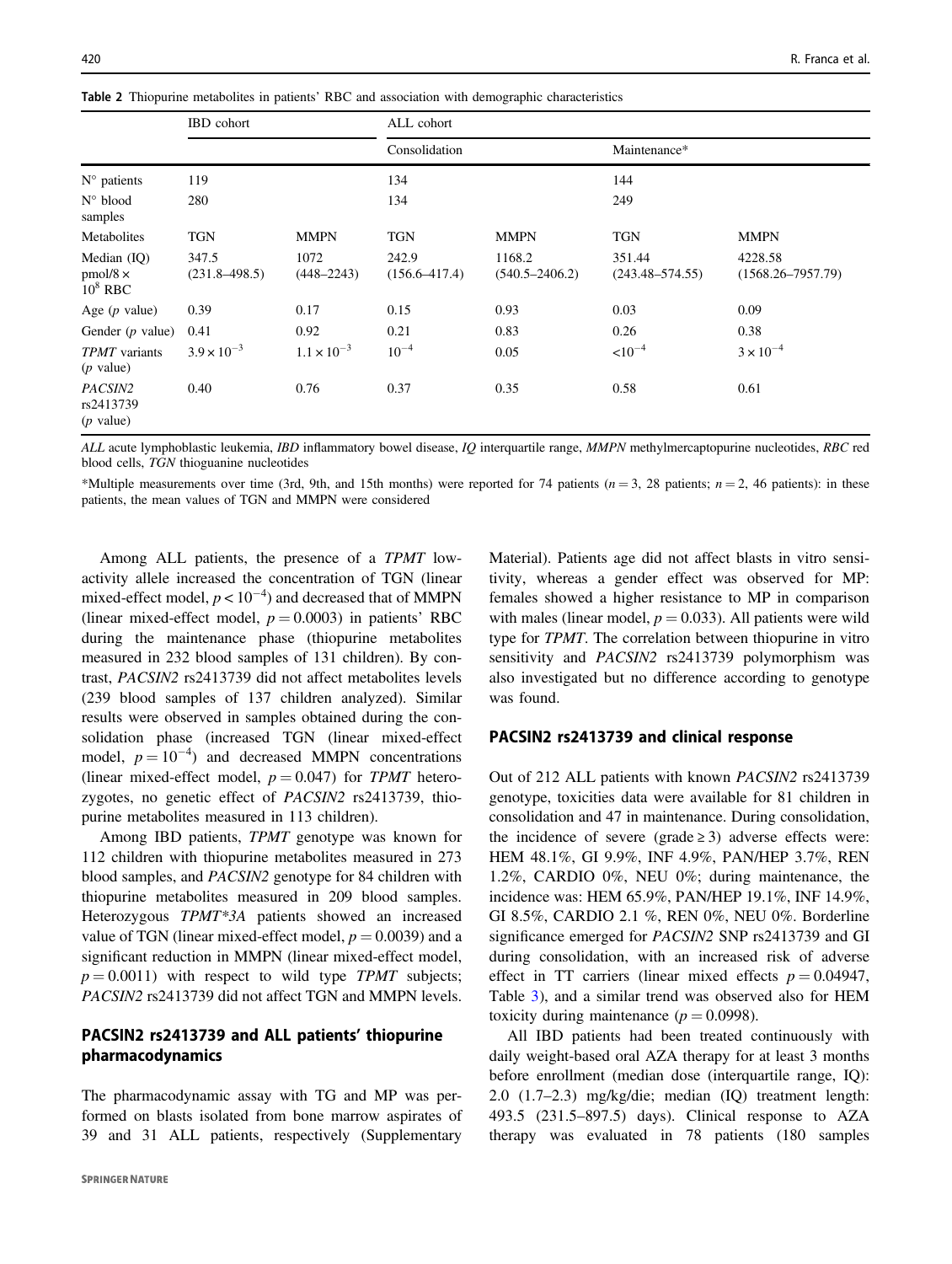<span id="page-6-0"></span>

| Table 3 Grade III-IV toxicities and PACSIN2 rs2413739 genotype in ALL patients during consolidation and maintenance therapy |               |           |                |                |           |                  |                 |                          |           |                |                          |           |                 |                 |           |
|-----------------------------------------------------------------------------------------------------------------------------|---------------|-----------|----------------|----------------|-----------|------------------|-----------------|--------------------------|-----------|----------------|--------------------------|-----------|-----------------|-----------------|-----------|
| Consolidation phase $(N = 81)$                                                                                              |               |           |                |                |           |                  |                 |                          |           |                |                          |           |                 |                 |           |
| PACSIN2 rs2413739                                                                                                           | È             |           |                | 5              |           |                  | PAN             |                          |           | <b>REN</b>     |                          |           | HEM             |                 |           |
|                                                                                                                             | No $(n)$      | Yes(n)    | p value        | No $(n)$       | Yes $(n)$ | $p$ value        | No $(n)$        | Yes $(n)$                | $p$ value | No $(n)$       | Yes $(n)$                | $p$ value | No $(n)$        | Yes(n)          | p value   |
| g                                                                                                                           | 26            |           | 0.325          | 28             |           | 0.04947          | $^{28}$         |                          | 0.6290    | $^{28}$        |                          | 0.8816    | $\overline{5}$  | $\overline{4}$  | 0.729     |
| FC                                                                                                                          | 33            |           |                | $30\,$         |           |                  | $\overline{31}$ |                          |           | 32             |                          |           | $\overline{16}$ | $\overline{17}$ |           |
| Ë                                                                                                                           | $\frac{8}{2}$ |           |                | 15             |           |                  | $\overline{0}$  |                          |           | $\overline{0}$ |                          |           |                 | $\infty$        |           |
| $\overline{\rm Tot}$                                                                                                        | 77            |           |                | 73             | ∞         |                  | 78              |                          |           | 79             |                          |           | 42              | 39              |           |
| Maintenance phase $(N = 47)$                                                                                                |               |           |                |                |           |                  |                 |                          |           |                |                          |           |                 |                 |           |
| PACSIN2 rs2413739                                                                                                           | Ż             |           |                | 5              |           |                  | PAN             |                          |           | CARDIO         |                          |           | HEM             |                 |           |
|                                                                                                                             | No $(n)$      | Yes $(n)$ | <i>p</i> value | No $(n)$       | Yes(n)    | $\emph{p}$ value | No $(n)$        | Yes $(n)$ <i>p</i> value |           | No $(n)$       | Yes $(n)$ <i>p</i> value |           | No $(n)$        | Yes(n)          | $p$ value |
| ႘                                                                                                                           |               |           | 0.443          | 20             |           | 0.9222           | ┍               |                          | 0.6712    | $\approx$      |                          | 0.997     |                 | $\supseteq$     | 0.0998    |
| FC                                                                                                                          | 13            |           |                | $\overline{c}$ |           |                  | $\overline{13}$ |                          |           | 4              |                          |           |                 | $\supseteq$     |           |
| Ë                                                                                                                           | $\supseteq$   |           |                |                |           |                  | ∞               |                          |           |                |                          |           |                 |                 |           |
| Tot                                                                                                                         | $\frac{1}{4}$ |           |                | 43             | 4         |                  | 38              | ٥                        |           | 45             |                          |           | v               | $\mathfrak{S}$  |           |
| CARDIO cardiological, GI gastrointestinal, HEM hematological, N number, PAN/HEP pancreatic/hepatic, REN renal, tot total    |               |           |                |                |           |                  |                 |                          |           |                |                          |           |                 |                 |           |



Fig. 2 Disease activity and PACSIN2 rs2413739 genotypes in IBD patients. Bar plots represent the percentage of patients in remission (gray) and with active disease (black) according to PACSIN2 rs2413739 genotype. Clinically active disease was assessed as PCDAI and PUCAI values above 10. Disease activity was assessed at the time of the measurement of thiopurine metabolites. One hundred and eighty observations in seventy-eight patients were considered. p value was calculated by the linear mixed-effect model of the binomial family

analyzed): AZA effectiveness was reduced in children carrying the T allele of the SNP rs2413739 (linear mixed effects,  $p = 0.0058$ ; genotyping results: CC in 22, CT in 33, and TT in 23 patients): indeed, a clinically active disease was observed in 43.1% of TT patients, in 28.4% of those with the CT genotype and in 18.2% of the CC subjects (Fig. 2). TPMT variant genotype, present in 2 of the 78 patients as TPMT\*3A heterozygous allele, was not significantly associated with AZA effectiveness.

# TPMT and PACSIN2 variants in healthy donors' PBMC

To evaluate the role of PACSIN2 SNP rs2413739 on TPMT and PACSIN2 protein level, 20 adult healthy donors were genotyped for the SNPs of interest, and western blot analysis of human TPMT and human PAC-SIN2 was performed on their PBMCs lysates. Only one of the volunteers was heterozygous for TPMT\*3A; the genotype distribution of PACSIN2 rs2413739, with six (30%) heterozygous and seven (35%) carrying the TT wild-type genotype, was not in HWE likely because of the small number of individuals considered. In the lysates, TPMT showed a protein concentration that was approximately the double of that measured for PACSIN2 (median (IQ): 77.3 (64.7–93.8)% versus 38.9 (26.9–65.1)%, respectively). (Supplementary Fig. 2). No significant contribution of the polymorphism was found on TPMT and PACSIN2 protein level in this small population. In contrast, a significant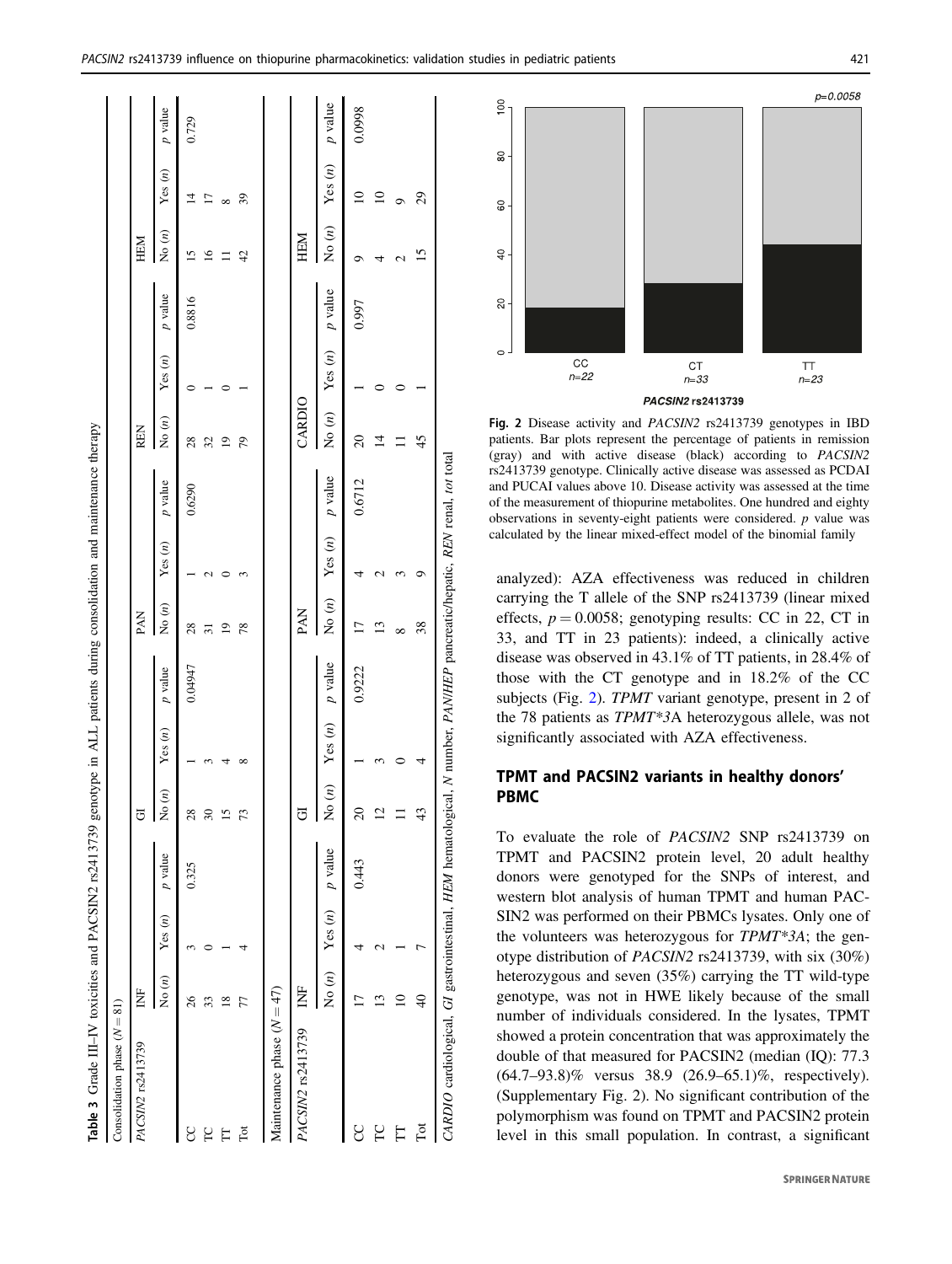

Fig. 3 Association between TPMT and PACSIN2 protein concentrations evaluated by western blotting in PBMC cellular extracts from adult healthy donors. Values were normalized by logarithmic transformation (for PACSIN2 concentration) or square root (for TPMT concentration). Each black point represents the average of the two quantifications performed for each cell extract. White circles represent the predicted PACSIN2 concentration values based on TPMT values, from the mixed-effect linear model built on the basis of these measurements ( $p = 0.045$ )

direct correlation between the TPMT and PACSIN2 levels was observed (linear mixed effect,  $p = 0.045$ , conditional  $r^2$  $= 64\%$ , Fig. 3), suggesting a putative coordination in their protein levels.

# **Discussion**

Our data document that PACSIN2 rs2413739 T allele reduces the TPMT enzymatic activity during the MP/MTX-based maintenance therapy of the AIEOP-BFM ALL 2009 protocol but not in the AZA-based IBD therapy, although no SNP effect was observed on metabolite levels. The role of PAC-SIN2 rs2413739 on the TPMT enzymatic activity in ALL was first proposed in 2012 in a SJCRH cohort [\[14](#page-9-0)], and has been validated in multivariate analysis in the AIEOP-BFM ALL 2009 protocol; the present study confirms also the expected contribution of TPMT SNPs rs1142345 and rs1800460 on the TPMT phenotype. Recent genome-wide association studies (GWAS) have not confirmed the PAC-SIN2 rs2413739 effect and have provided strong evidence of TPMT as the only monogenic trait influencing the TPMT phenotype, finding that only TPMT variants are significantly associated with TPMT activity in ALL children ( $n = 1026$ ;  $p = 8.6 \times 10^{-61}$ ) [\[29](#page-9-0)] and in a mixed population (two cohorts of adult healthy volunteers and one of pediatric ALL patients,  $n = 1212$ ;  $p = 1.2 \times 10^{-72}$  [[30\]](#page-9-0). We hypothesized that the discrepancy on the PACSIN2 rs2413739

results could be linked to the different times used for RBC sampling, likely due to the greater level of TPMT in newly synthesized erythrocytes [[31\]](#page-9-0). Indeed, in both GWAS, TPMT activity has been measured after induction, a therapeutic phase that causes profound myelosuppression and is followed by bone marrow cellular recovery, whereas in the present study the enzyme activity has been assessed during maintenance, in a therapeutic phase when RBC have already undergone a progressive ageing process and myelosuppression is less severe. Moreover, GWAS studies may detect more easily strong effects, while smaller ones may be more difficult to reproduce [[32\]](#page-9-0). Concomitant drugs represent an alternative hypothesis to explain the discrepant PACSIN2 rs2413739 results in ALL: MTX, co-administered with MP across all AIEOP-BFM ALL 2009 therapeutic phases, is able to deplete S-adenosyl methionine, a TPMT cofactor particularly important for the stability of the TPMT protein [[33\]](#page-9-0). It is therefore likely that the genetic effect of PACSIN2 rs2413739 on TPMT activity in ALL children emerges only under more physiological conditions, such as those found during the maintenance phase characterized by low-doses MTX and quite normal production and life cycle of RBC. A recent study has associated the PACSIN2 rs2413739 genotypes with the incidence of HEM toxicities during maintenance, this finding further supports the effect of this polymorphism in thiopurine biotransformation during this phase [\[34](#page-9-0)]. It is possible that the putative weak genetic influence of PACSIN2 varies with patient age and becomes more evident in younger patients because of higher measurable TPMT activity [[35\]](#page-10-0). Indeed, it has been reported that TPMT activity is higher in infants in comparison with children [\[36](#page-10-0)] and in adolescents in comparison with older patients and adults [\[37](#page-10-0)], although this age dependence is controversial [[14,](#page-9-0) [38\]](#page-10-0). This hypothesis could explain the lack of PACSIN2 rs2413739 influence on TPMT during the AZA-based maintenance immunosuppression in IBD therapy, in contrast to what is observed in the MP/ MTX-based ALL treatment. Our IBD patients were all teenagers with a median age of around 15 years, whereas ALL patients were mostly children below 10 years of age. Epigenetic mechanisms, such as the promoter methylation of TPMT [[39\]](#page-10-0), could stand at the basis of age-related TPMT function. It should be also noted that no direct effect of age on TPMT activity was observed in neither ALL nor IBD cohort, although an effect of age on TGN levels in the ALL cohort (higher in adolescents compared with younger patients) was found: this effect may dependent on the activity of other enzymes and/or transporters involved in the MP metabolizing pathway as well as on environmental and clinical factors. Moreover, the number of TPMT enzymatic measurements in the IBD group was very limited and thus further studies need to be performed to shed light on the contribution of age in thiopurine pharmacokinetics.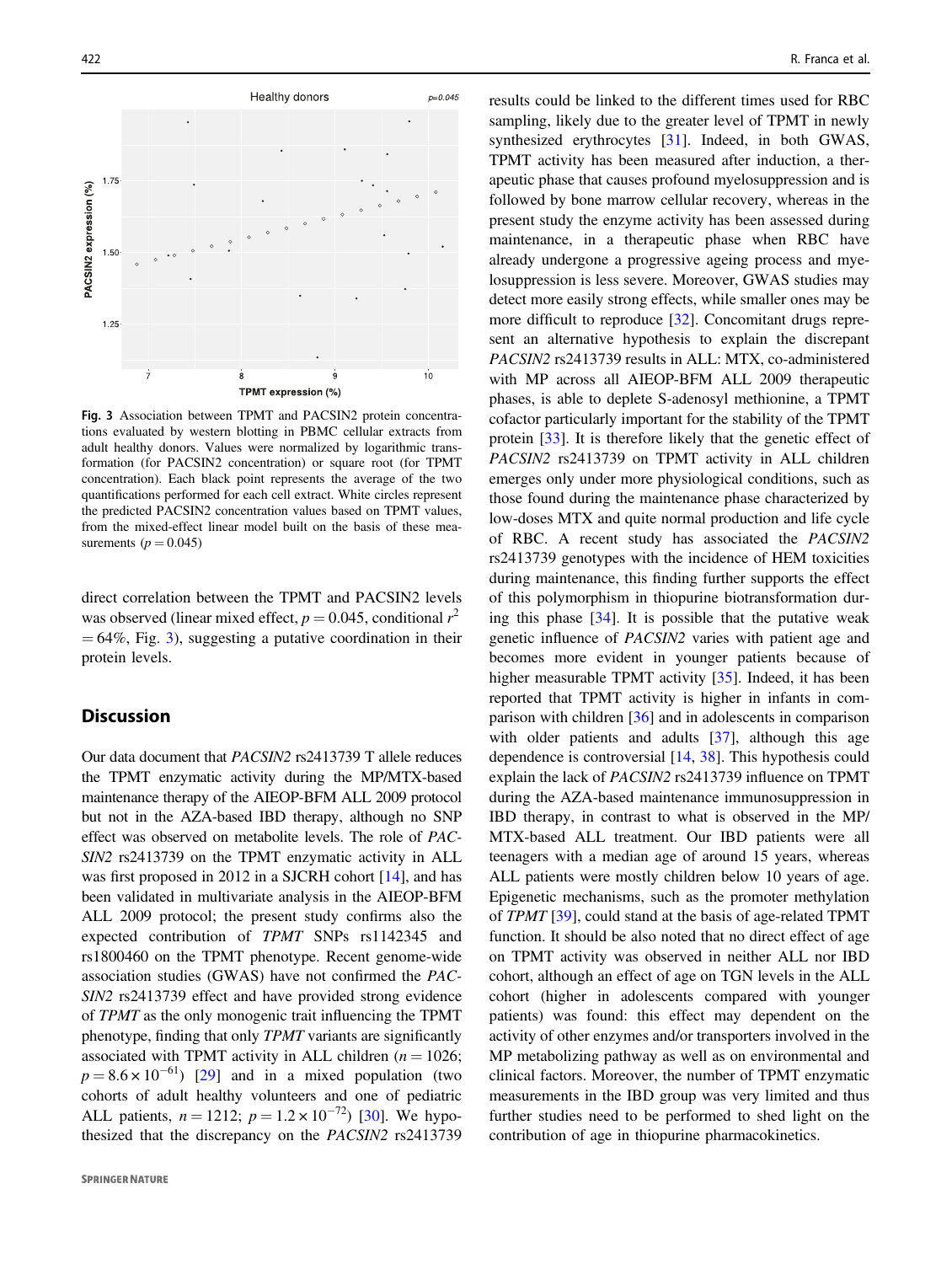For ALL patients, an increased incidence of grade III/IV stomatitis and diarrhea during consolidation therapy in patients with variant T alleles could be confirmed, as previously reported [[14\]](#page-9-0). Moreover, a trend for an association between PACSIN2 variants and severe HEM toxicities during maintenance therapy was found, confirming previously described data [[34\]](#page-9-0). The results showed in this study are encouraging toward a significant effect of PAC-SIN2 variant on chemotherapy-induced adverse events occurrence although they are limited by the small number of individuals with already available clinical data. Pharmacological analyses should be associated to the clinical outcome in the whole ALL cohort before drawing definitive conclusions, and should be interpreted carefully considering also potential underlying confounding variables, such as relevant clinical information (e.g., immunophenotype, variables of treatment response including minimal residual disease, treatment risk groups).

In the IBD cohort, an increased disease activity has been observed for carriers of PACSIN2 rs2413739 TT genotype. This could be at least partly interpreted as resistance to the thiopurine antimetabolite AZA and could be a TPMTindependent effect, possibly related to phenomena, such as modulation of autophagy or other tissue-specific effects [\[14](#page-9-0)]. Due to the low incidence of events, none of which had grade III or IV severity, toxicities were not considered in the analysis for this cohort.

These preliminary clinical results, together with the observation that PACSIN2 SNP does not influence the MP metabolite levels in any of the two analyzed cohorts, suggest that thiopurine pharmacokinetics is a complex trait, probably influenced by multiple genes and nongenetic factors. However, it can also be hypothesized that PACSIN2 rs2413739 could have some TPMT-independent tissuespecific effect on thiopurine cytotoxic effects, of particular importance in the gastrointestinal tract. Indeed, rs2413739 polymorphism shows a different tissue-specific gene expression pattern between whole blood and the colonsigma, as reported for larger cohorts in the public available genotype-tissue expression (GTEx) portal ([www.gtexportal.](http://www.gtexportal.org) [org](http://www.gtexportal.org)). GTEx reports a higher PACSIN2 expression in subjects carrying the rs2413739 T allele in blood ( $p = 10^{-11}$ ) but not in colon-sigma ( $p = 0.9$ ). Moreover, TT carriers have also a higher TPMT expression in the former tissue  $(p = 0.006$  versus  $p = 0.23$ ). In this study, the polymorphism was not associated with PACSIN2 and TPMT protein concentrations, likely because of the small number of healthy donors analyzed.

This study has some limitations. A small number of samples were considered in some of the subgroups, therefore some of the analyses (e.g: association of PACSIN2 SNP and TPMT activity in IBD patients or association of PAC-SIN2 SNP and chemotherapy cytotoxic effects in ALL patients, as already mentioned) can have low statistical power and requires further investigations in larger cohorts. Being a validation study, no formal power analysis was performed. In this study, no adjustment was done for multiple comparisons; the use of multiple comparison in studying few candidate SNPs in relation to a given phenotype is debated [[40\]](#page-10-0), and indeed this study focuses on only few comparisons that comprise two candidate polymorphisms and the standard demographic covariates age and gender. Adjusting significance threshold beyond standard values seemed over conservative to authors also because, being a validation study on the role of PACSIN2 SNP on pharmacokinetic parameters, our significant results are strengthened by the coherence with previous evidence.

In conclusion, this study addresses an important issue related to the treatment of children with thiopurines either for ALL or IBD and provides new insights on the role of PACSIN2 on TPMT activity and protein that seems to be dependent on the age and clinical condition of the patient. Indeed, the study confirms this effect in children with ALL, but not in teen patients with IBD. Moreover, PACSIN2 seems to modulate thiopurines effect in the gastrointestinal tract also in patients with IBD, since PAC-SIN2 polymorphism was associated with AZA efficacy measured as a clinical activity score below 10. Nonetheless, these results have limited validity for clinicians as they are: indeed, they are based on small numbers of individuals and significance in clinical response is partly borderline. Further studies are needed to fully elucidate the molecular mechanism involved in the age and tissue specificity of the association between PACSIN2, TPMT, and thiopurines sensitivity in children needing these drugs.

Acknowledgements We thank AGMEN (Associazione Genitori Malati Emopatici Neoplastici) Friuli Venezia Giulia (Italy) and IRCCS Burlo Garofolo in Trieste (Italy) for supporting the pharmacogenetics project. Andrea Biondi was supported by AIRC 2017 investigator grant 20564 and AIRC  $5 \times 1000$ .

Author contributions RF contributed to the study design, genetic analysis, data interpretation, and paper writing; GS contributed to study design, statistical analysis, data interpretation, and paper writing; DF performed HPLC analysis; NG, ID, LV, AC, EB, and SM recruited patients and collected clinical data; MP contributed to western blotting analysis; FL, AB, FF, and AV discussed results and revised the manuscript; GD contributed to study design, results discussion, and paper writing; MR contributed to the study design, coordinated the clinical part, discussed results, and revised the manuscript.

## Compliance with ethical standards

Conflict of interest The authors declare that they have no conflict of interest.

Publisher's note Springer Nature remains neutral with regard to jurisdictional claims in published maps and institutional affiliations.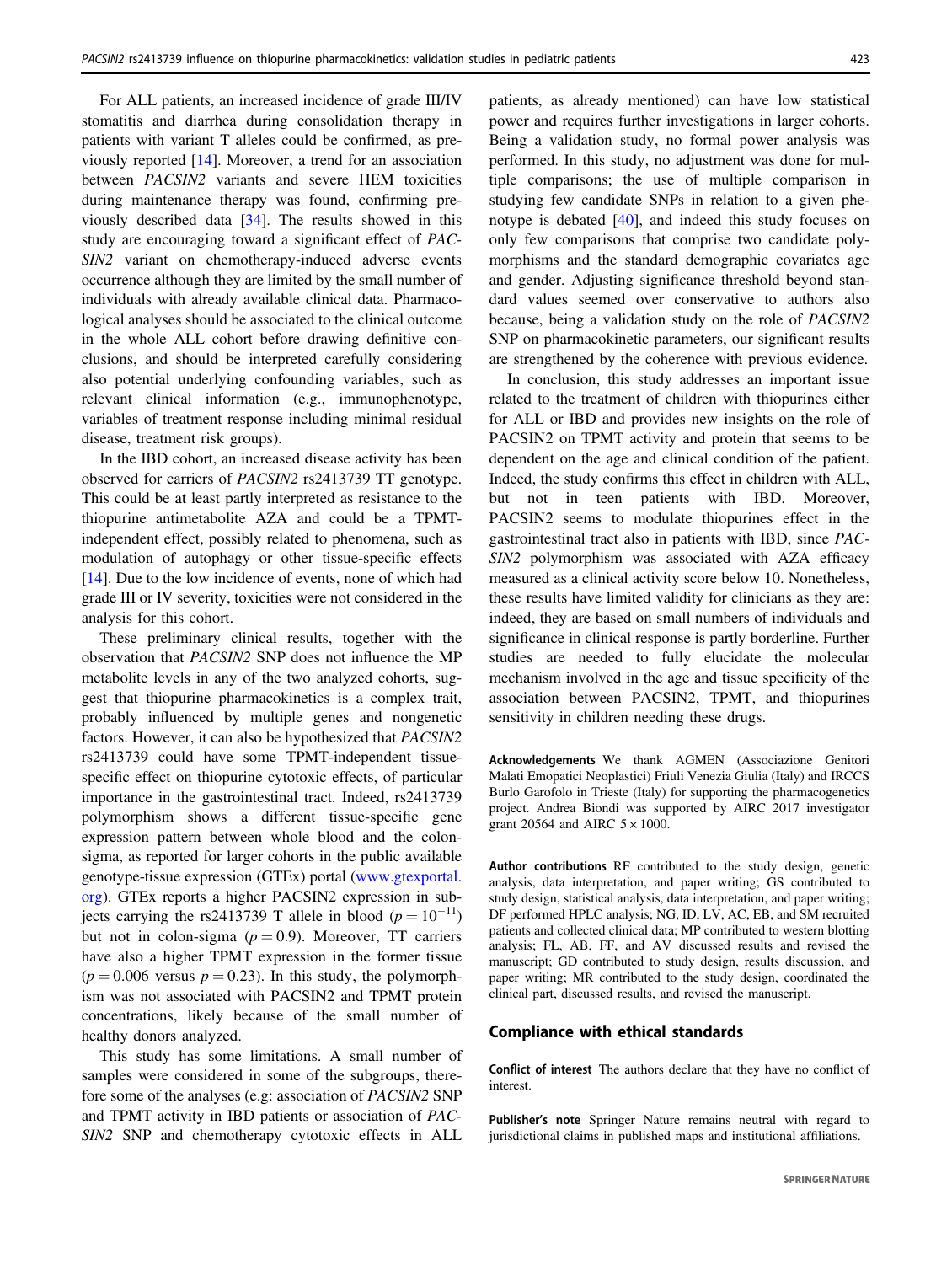# <span id="page-9-0"></span>References

- 1. Cara CJ, Pena AS, Sans M, Rodrigo L, Guerrero-Esteo M, Hinojosa J, et al. Reviewing the mechanism of action of thiopurine drugs: towards a new paradigm in clinical practice. Med Sci Monit. 2004;10:RA247–254.
- 2. Dubinsky MC, Lamothe S, Yang HY, Targan SR, Sinnett D, Théorêt Y, et al. Pharmacogenomics and metabolite measurement for 6-mercaptopurine therapy in inflammatory bowel disease. Gastroenterology. 2000;118:705–13.
- 3. Stocco G, Cheok MH, Crews KR, Dervieux T, French D, Pei D, et al. Genetic polymorphism of inosine triphosphate pyrophosphatase is a determinant of mercaptopurine metabolism and toxicity during treatment for acute lymphoblastic leukemia. Clin Pharm Ther. 2009;85:164–72.
- 4. Adam de Beaumais T, Fakhoury M, Medard Y, Azougagh S, Zhang D, Yakouben K, et al. Determinants of mercaptopurine toxicity in paediatric acute lymphoblastic leukemia maintenance therapy. Br J Clin Pharm. 2011;71:575–84.
- 5. Schaeffeler E, Fischer C, Brockmeier D, Wernet D, Moerike K, Eichelbaum M, et al. Comprehensive analysis of thiopurine Smethyltransferase phenotype-genotype correlation in a large population of German-Caucasians and identification of novel TPMT variants. Pharmacogenetics. 2004;14:407–17.
- 6. Ameyaw MM, Collie-Duguid ES, Powrie RH, Ofori-Adjei D, McLeod HL. Thiopurine methyltransferase alleles in British and Ghanaian populations. Hum Mol Genet. 1999;8:367–70.
- 7. Spire-Vayron de la Moureyre C, Debuysere H, Mastain B, Vinner E, Marez D, Lo Guidice JM, et al. Genotypic and phenotypic analysis of the polymorphic thiopurine S-methyltransferase gene (TPMT) in a European population. Br J Pharm. 1998;125: 879–87.
- 8. Franca R, Rebora P, Bertorello N, Fagioli F, Conter V, Biondi A, et al. Pharmacogenetics and induction/consolidation therapy toxicities in acute lymphoblastic leukemia patients treated with AIEOP-BFM ALL 2000 protocol. Pharmacogenomics J. 2017;17:  $4 - 10$ .
- 9. Yates CR, Krynetski EY, Loennechen T, Fessing MY, Tai HL, Pui CH, et al. Molecular diagnosis of thiopurine Smethyltransferase deficiency: genetic basis for azathioprine and mercaptopurine intolerance. Ann Intern Med. 1997;126:608–14.
- 10. Relling MV, Gardner EE, Sandborn WJ, Schmiegelow K, Pui CH, Yee SW. Clinical Pharmacogenetics Implementation Consortium, et al. Clinical Pharmacogenetics Implementation Consortium guidelines for thiopurine methyltransferase genotype and thiopurine dosing: 2013 update. Clin Pharm Ther. 2013;93:324–5.
- 11. Whirl-Carrillo M, McDonagh EM, Hebert JM, Gong L, Sangkuhl K, Thorn CF, et al. Pharmacogenomics knowledge for personalized medicine. Clin Pharm Ther. 2012;92:414–7.
- 12. Relling MV, Gardner EE, Sandborn WJ, Schmiegelow K, Pui CH, Yee SW. Clinical Pharmacogenetics Implementation Consortium, et al. Clinical Pharmacogenetics Implementation Consortium guidelines for thiopurine methyltransferase genotype and thiopurine dosing. Clin Pharm Ther. 2011;89:387–91.
- 13. Turner D, Carle A, Steiner SJ, Margolis PA, Colletti RB, Russell RK, et al. Quality items required for running a paediatric inflammatory bowel disease centre: an ECCO paper. J Crohns Colitis. 2017;11:981–7.
- 14. Stocco G, Yang W, Crews KR, Thierfelder WE, Decorti G, Londero M, et al. PACSIN2 polymorphism influences TPMT activity and mercaptopurine-related gastrointestinal toxicity. Hum Mol Genet. 2012;21:4793–804.
- 15. Liu S, Xiong X, Zhao X, Yang X, Wang H. F-BAR family proteins, emerging regulators for cell membrane dynamic changesfrom structure to human diseases. J Hematol Oncol. 2015;8:47.
- 16. Quan A, Robinson PJ. Syndapin-a membrane remodelling and endocytic F-BAR protein. FEBS J. 2013;280:5198–212.
- 17. Senju Y, Itoh Y, Takano K, Hamada S, Suetsugu S. Essential role of PACSIN2/syndapin-II in caveolae membrane sculpting. J Cell Sci. 2011;124:2032–40.
- 18. Senju Y, Suetsugu S. Possible regulation of caveolar endocytosis and flattening by phosphorylation of F-BAR domain protein PACSIN2/Syndapin II. Bioarchitecture. 2015;5:70–77.
- 19. Kostan J, Salzer U, Orlova A, Törö I, Hodnik V, Senju Y, et al. Direct interaction of actin filaments with F-BAR protein pacsin2. EMBO Rep. 2014;15:1154–62.
- 20. de Kreuk BJ, Nethe M, Fernandez-Borja M, Anthony EC, Hensbergen PJ, Deelder AM, et al. The F-BAR domain protein PACSIN2 associates with Rac1 and regulates cell spreading and migration. J Cell Sci. 2011;124:2375–88.
- 21. Chouchana L, Fernández-Ramos AA, Dumont F, Marchetti C, Ceballos-Picot I, Beaune P, et al. Molecular insight into thiopurine resistance: transcriptomic signature in lymphoblastoid cell lines. Genome Med. 2015;7:37.
- 22. Seinen ML, van Nieuw Amerongen GP, de Boer NK, Mulder CJ, van Bezu J, van Bodegraven AA, et al. Rac1 as a potential pharmacodynamic biomarker for thiopurine therapy in inflammatory bowel disease. Ther Drug Monit. 2016;38:621–7.
- 23. Dervieux T, Boulieu R. Simultaneous determination of 6 thioguanine and methyl 6-mercaptopurine nucleotides of azathioprine in red blood cells by HPLC. Clin Chem. 1998;44:551–5.
- 24. Anglicheau D, Sanquer S, Loriot MA, Beaune P, Thervet E. Thiopurine methyltransferase activity: new conditions for reversed-phase high-performance liquid chromatographic assay without extraction and genotypic-phenotypic correlation. J Chromatogr B Anal Technol Biomed Life Sci. 2002;773:119–27.
- 25. Paugh SW, Bonten EJ, Savic D, Ramsey LB, Thierfelder WE, Gurung P, et al. NALP3 inflammasome upregulation and CASP1 cleavage of the glucocorticoid receptor cause glucocorticoid resistance in leukemia cells. Nat Genet. 2015;47:607–14.
- 26. Hyams JS, Ferry GD, Mandel FS, Gryboski JD, Kibort PM, Kirschner BS, et al. Development and validation of a pediatric Crohn's disease activity index. J Pediatr Gastroenterol Nutr. 1991;12:439–47.
- 27. Turner D, Otley AR, Mack D, Hyams J, de Bruijne J, Uusoue K, et al. Development, validation, and evaluation of a pediatric ulcerative colitis activity index: a prospective multicenter study. Gastroenterology. 2007;133:423–32.
- 28. Rothman KJ. No adjustments are needed for multiple comparisons. Epidemiology. 1990;1:43–46.
- 29. Liu C, Yang W, Pei D, Cheng C, Smith C, Landier W, et al. Genomewide approach validates thiopurine methyltransferase activity is a monogenic pharmacogenomic trait. Clin Pharm Ther. 2017;101:373–81.
- 30. Tamm R, Mägi R, Tremmel R, Winter S, Mihailov E, Smid A, et al. Polymorphic variation in TPMT is the principal determinant of TPMT phenotype: a meta-analysis of three genome-wide association studies. Clin Pharm Ther. 2017;101:684–95.
- 31. Lennard L, Chew TS, Lilleyman JS. Human thiopurine methyltransferase activity varies with red blood cell age. Br J Clin Pharm. 2001;52:539–46.
- 32. Boyle EA, Li YI, Pritchard JK. An expanded view of complex traits: from polygenic to omnigenic. Cell. 2017;169:1177–86.
- 33. Karas-Kuželički N, Šmid A, Tamm R, Metspalu A, Mlinarič-Raščan I. From pharmacogenetics to pharmacometabolomics: SAM modulates TPMT activity. Pharmacogenomics. 2014;15:1437–49.
- 34. Smid A, Karas-Kuzelicki N, Jazbec J, Mlinaric-Rascan I. PAC-SIN2 polymorphism is associated with thiopurine-induced hematological toxicity in children with acute lymphoblastic leukaemia undergoing maintenance therapy. Sci Rep. 2016;6:30244.